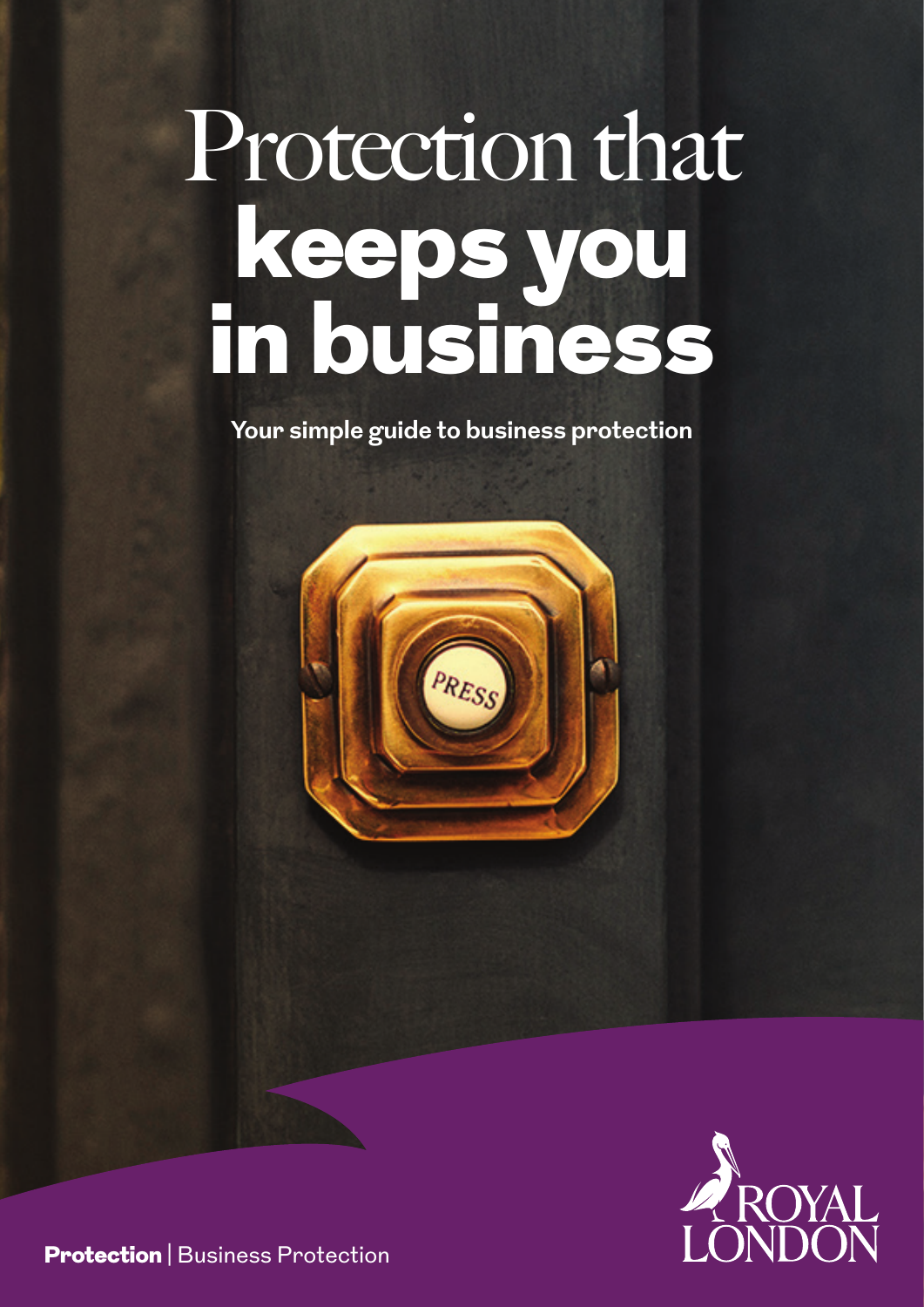# What is business protection?

Like most businesses, you've probably made sure your assets are covered against the effects of fire, theft or other unforeseen events. But what about your key employees? Many businesses often say people are their most valuable asset but only 1 in 5 have protection in place against the loss of a key person.

In most small and medium sized businesses (SMEs), success depends on one or sometimes two key people. If you've worked with these people for many years, it's easy to underestimate their value. For example, their skills, knowledge and experience or perhaps their contacts and relationships. But we can never be sure what's around the corner, for much like machines, people can break down too. And that's why business protection is so important. You can't predict what will happen in the future, but you can have the right protection in place to help keep your business going should a key person become critically ill or even die.

And protection for key employees is just one area of business protection. You might also want to consider protection for shareholders or partners. Without this type of cover in place, if the shareholder dies their family might have to sell the shares to someone else, maybe even a competitor.

There's also protection for business loans, as there could be severe consequences if loans aren't protected such as an inability to make repayments.

**'At the start of 2020 there were 5.97 million small to medium sized businesses (SMEs) in the UK. Total employment in SMEs was 16.8 million, whilst turnover was estimated at £2.3 trillion1'** 

Note: All figures, unless otherwise stated, are from YouGov Plc. Total sample size was 748 senior decision makers at SMEs. Fieldwork was undertaken between 28th October - 1st November 2019. The survey was carried out online. The figures have been weighted and are representative of British business size.

1 Source: National Statistics – Business population estimates for the UK and the regions 2020 (October 2020)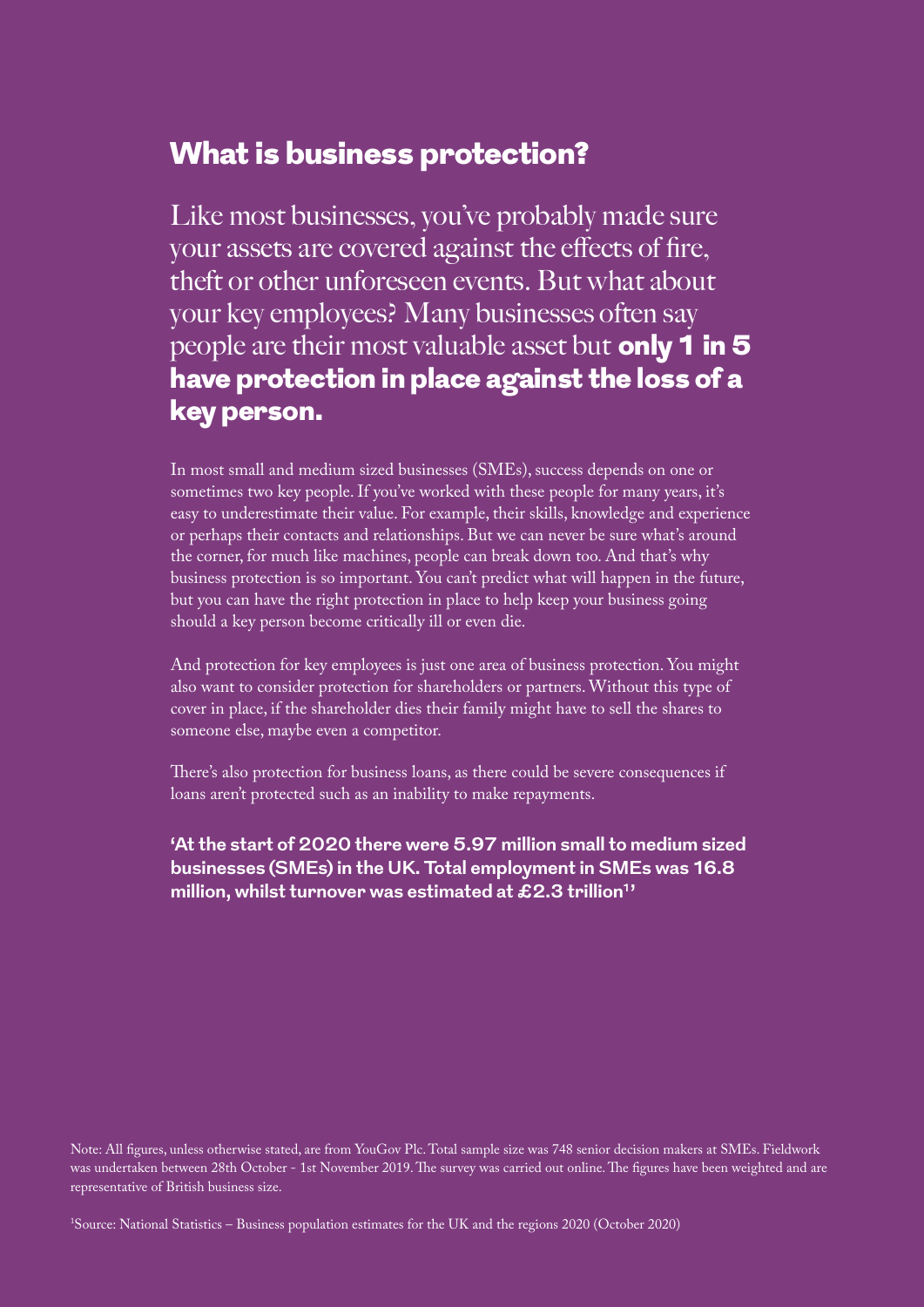# Cover for your key people



Losing a key person could have a significant impact on the profits of a business. Much like machinery, people break down too, so it makes sense to have protection in place to maintain 'business as usual'.

## What is key person protection?

Put simply, it covers the business's key people in case they die, become critically ill or find themselves unable to work through a long-term sickness.

The key person could be the business owner, or it could be the sales manager – whose contacts and relationships make sure that sales stay on target and the business remains profitable.

## How can this help to protect your business?

With key person protection, you can cover your key people and receive a lump sum if they die or suffer a critical illness. Or you can choose to protect the profit this key person generates for the business, should they be unable to work through illness or injury. This would pay an income each month to cover the amount of profit that this key person would have been bringing into the company. This could help you continue to pay any bills or ongoing expenses.

27%

of SMEs have experienced the absence of a key person.

But 79% of businesses do not have this cover in place.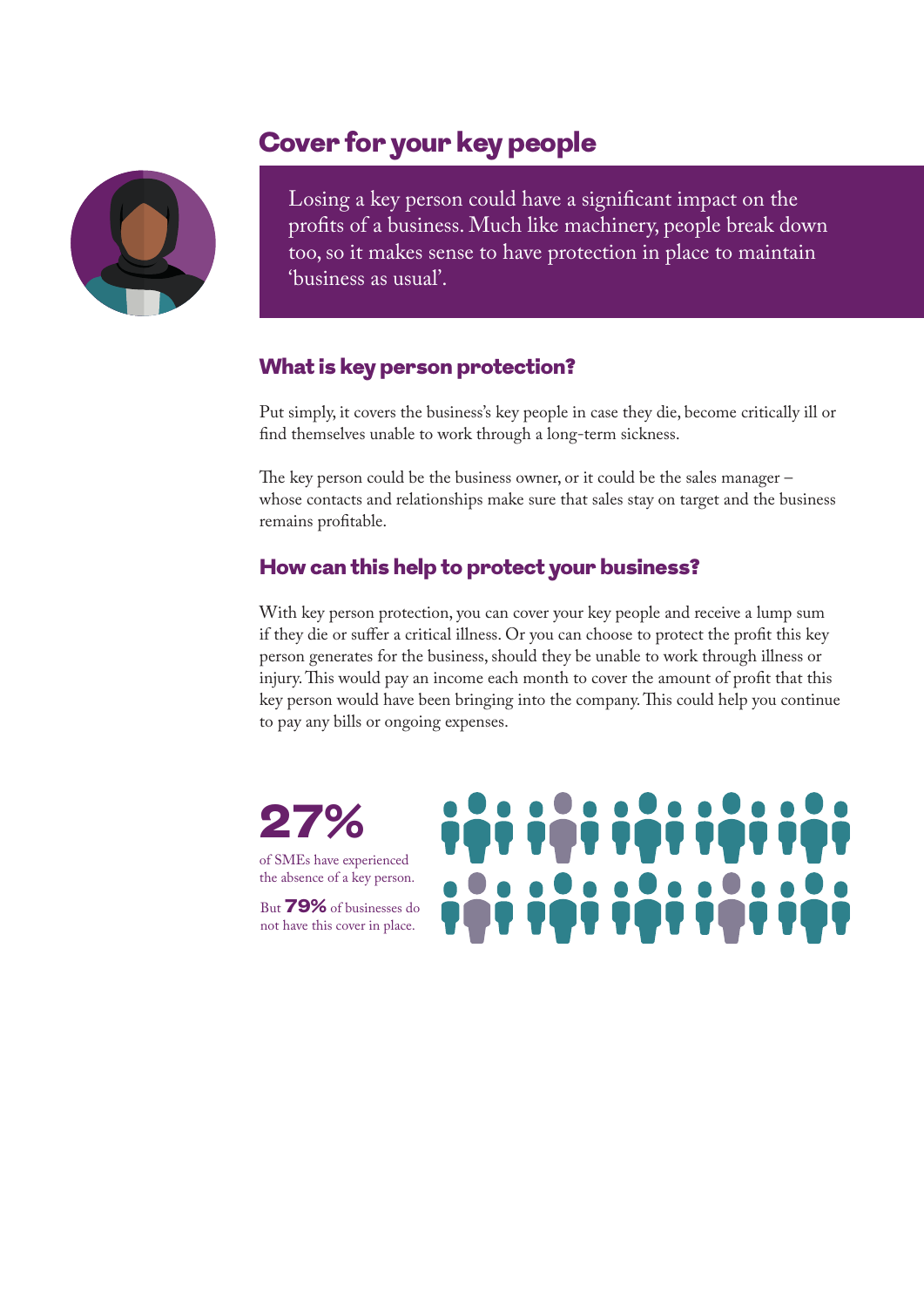## Cover for your partners and shareholders



Losing a partner, member or shareholding director can have a major impact on the success of a business. But it's not just the loss in profits that would have an impact. How do you retain control and assign fair value?

For example, you could be forced to work with someone new, like a family member and that person may have no knowledge of the business or perhaps worse – have no interest in it. But because they now own a share, they've just as much say in the running of it as the person had before they died.

And if it's a critical illness this creates even more uncertainty. Will they be able to return to work and if so, when? If they don't return, then they'll likely want to sell their share of the business. But who'll buy it?

#### What is partnership or shareholder protection?

Having partnership or shareholder protection in place helps to avoid these problems. It gives you the security to be able to keep the ownership of the business in the hands of those who've built it. It also makes sure an owner who becomes ill, or the family of an owner who dies, receives a fair value for their share of the business.

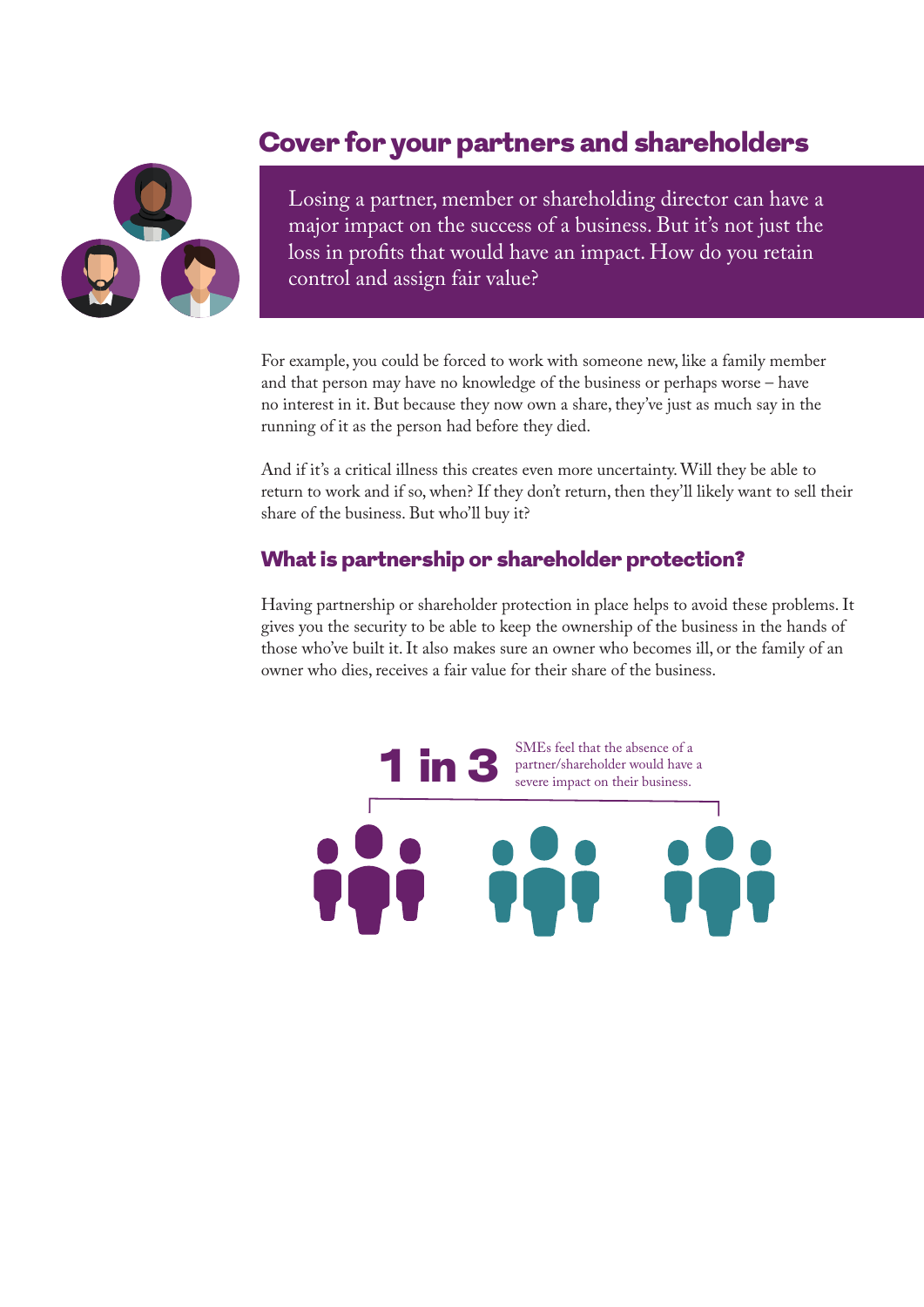# Cover for your financial commitments



One of the biggest challenges to the success of many businesses is finding the money to set up or expand. And if you're not fortunate enough to find someone willing to invest in your business, you may have to borrow to achieve your plans.

But when a business borrows money from a bank or other financial institution, it's common for it to want some form of protection to repay all, or some of that loan on the death of a key person.

The business owners may also have lent money to their own business. These are called Director's or Partner's loan accounts and need to be repaid on death. Without protection in place how would these be repaid?

## What is loan protection?

Financial protection is vital to ensure that a business can repay corporate loans should the worst happen. If you have protection in place to cover the loan, you're making sure that even if a key person suddenly becomes ill or dies, the loan will be paid off. And although you may think you have enough capital to rely on, it's likely to run out more quickly than you'd expect.







**that business protection**  wasn't relevant.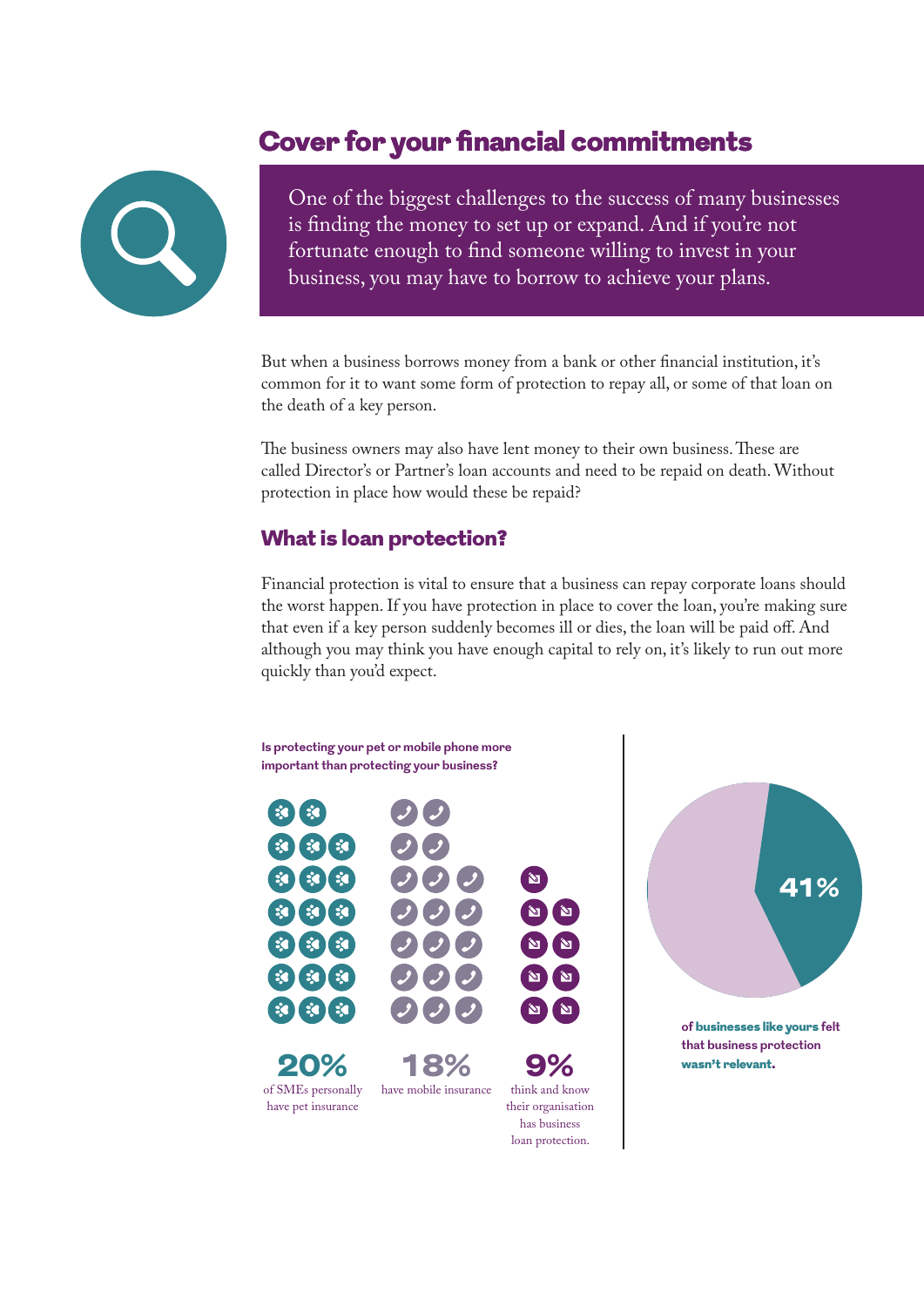# Some other things to consider

#### **Relevant Life Plans (RLP)**

These are a way of providing death-in-service benefits on an individual basis no matter the size of your business. Although the company makes the payments, they're not normally treated as a benefit in kind, so they're not included in your income tax assessments. For a higher rate taxpayer, this could be a significant saving.

#### **What are Relevant Life Plans?**

These plans are set up and paid for by an employer. They're covered by the same legislation that deals with group schemes. But unlike most schemes provided by large employers, they don't fall under pension legislation because they're 'non-registered'.

#### **Who are they suitable for?**

Relevant Life Plans are ideal for:

- People with high earnings and big pension funds who don't want their death-in-service benefits to form part of their lifetime allowance.
- Small businesses that don't have enough eligible employees for a group life scheme.
- People who are currently in a group death-in-service scheme that doesn't allow voluntary increases or has restrictive definitions of remuneration.
- People in a group death-in-service scheme who don't want their cover linked to salary at death but need a fixed sum.



# Future proof your business with a trust

Trust and tax considerations need to be assessed when considering business protection.

#### **Putting cover into a Business Trust**

Putting the protection in a Business Trust ensures that the benefits are paid to the surviving or continuing shareholders, partners or members on death or critical illness of a co-owner without giving rise to any inheritance tax complications.

#### **Cross option agreement**

With partnership or shareholder protection, getting funds to the surviving or remaining shareholders, partners or members is the first step. A cross option agreement ensures that the estate or the critically ill shareholder, partner or member has the option to sell to the remaining co-owners and conversely, they have the option to buy. This agreement also outlines how any interest or share of the business is to be valued.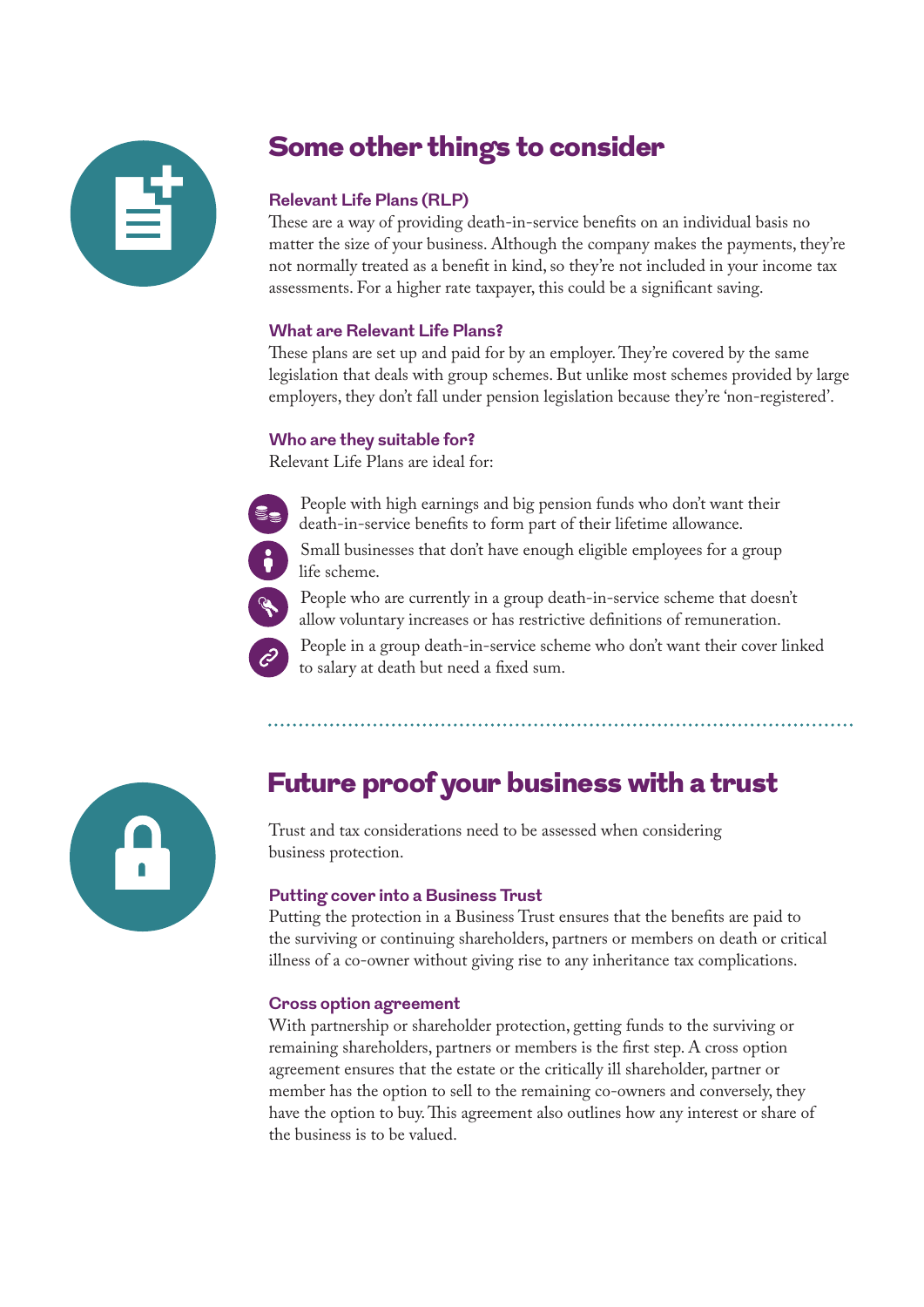## How we can help



At Royal London, we provide cover for all these types of protection (key person protection, shareholder protection, partnership protection and loan protection). We also offer Relevant Life Plans and various trust solutions.

With our flexible Business Menu Plan, you can mix and match a range of covers, including Life Cover, Critical Illness Cover, Income Protection and Key Person Income Protection to suit your business's needs and budget.

## The benefits of our Business Menu Plan

The key benefit of our Business Menu Plan is that it allows you to mix and match a range of covers within the same plan – for different amounts and terms. And regardless of the number of covers you choose, there'll only be one application form, one plan fee and one direct debit.

## **Flexibility**

Another benefit of a Business Menu Plan is its flexibility, as you can change your plan should something happen in the future. For example, a growth in profits or you take out a larger business loan.

## Underwrite Later

There's times, especially with business protection cases, when we'll need to request further medical information that'll enable us to fully assess an application. And this can sometimes cause delays. But with our Underwrite Later option, cover can be applied straightaway whilst we go through the main underwriting process – providing you with valuable peace of mind that your business is protected while we do this.